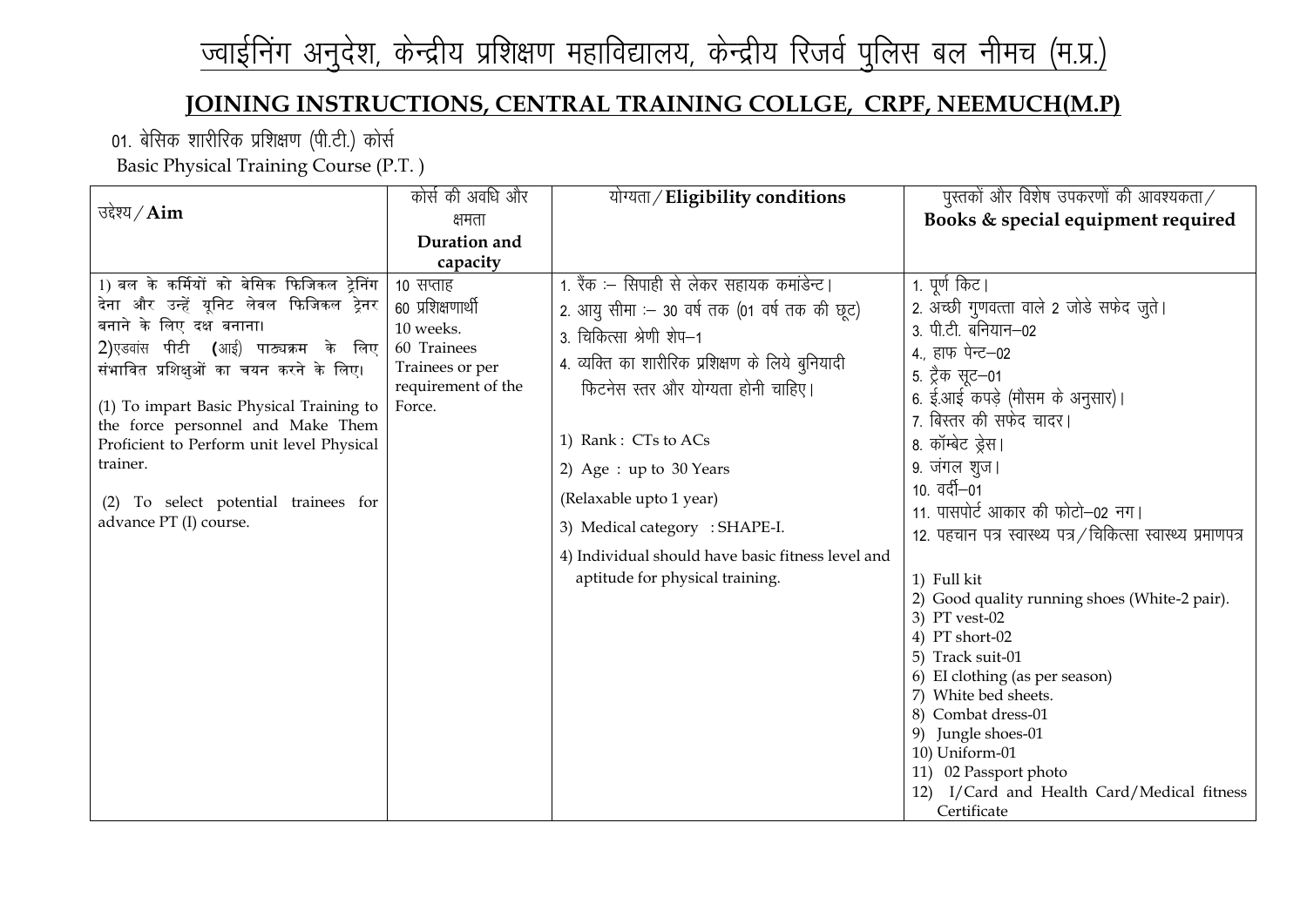02. शारीरिक प्रशिक्षण (प्रशिक्षक) कोर्स

Physical Training (Instructor) Course

|                                                                                  | कोर्स की अवधि और  | योग्यता / Eligibility conditions                        | पुस्तकों और विशेष उपकरणों की आवश्यकता $\angle$                 |
|----------------------------------------------------------------------------------|-------------------|---------------------------------------------------------|----------------------------------------------------------------|
| उद्देश्य / $Aim$                                                                 | क्षमता            |                                                         | Books & special equipment required                             |
|                                                                                  | Duration and      |                                                         |                                                                |
|                                                                                  | capacity          |                                                         |                                                                |
| कर्मियों<br>पीटी<br>चयनित<br>को शारीरिक<br>(1)                                   | 10 सप्ताह         | 1. रैंक :– सिपाही से लेकर सहायक कमांडेन्ट।              | 1. पूर्ण किट।                                                  |
| प्रशिक्षण पर ज्ञान और कौशल प्रदान करने के                                        | 30 प्रशिक्षणार्थी | 2. आयु सीमा : - 30 वर्ष तक (01 वर्ष तक की छूट)          | 2. अच्छी गुणवत्ता वाले 2 जोडे सफेद जुते।                       |
| लिए जिन्होंने सफलतापूर्वक मूल पीटी कोर्स                                         | 10 weeks.         | 3. मूल पीटी कोर्स में कम से कम AX / BX ग्रेडिंग प्राप्त | 3. पी.टी. बनियान–02                                            |
| किया है और उन्हें कुशल बनाया है<br>परा                                           | 30 Trainees       | की होनी चाहिए।                                          | 4., हाफ पेन्ट-02                                               |
| ताकि वे प्रशिक्षक के रूप में अपने कर्तव्यों<br>का कुशलतापूर्वक प्रदर्शन कर सकें। |                   | 4. चिकित्सा श्रेणी शेप-1                                | 5. ट्रैक सूट–01                                                |
| विभिन्न प्रशिक्षण केंद्रों में पोस्टिंग के<br>(2)                                |                   |                                                         | 6. ई.आई कपड़े (मौसम के अनुसार)।                                |
| संभावित शारीरिक प्रशिक्षण प्रशिक्षक<br>लिए                                       |                   | 5. व्यक्ति का शारीरिक प्रशिक्षण के लिये बुनियादी        | 7. बिस्तर की सफेद चादर।                                        |
| तैयार करना।                                                                      |                   | फिटनेस स्तर और योग्यता होनी चाहिए।                      | 8. कॉम्बेट ड्रेस।                                              |
|                                                                                  |                   | 6. पाठ्यक्रम शुरू होने से 02 दिन पहले की रिपोर्टिंग।    | 9. जंगल शुज।                                                   |
| (1) To impart knowledge and                                                      |                   |                                                         | $10.$ वर्दी $-01$                                              |
| skill on physical training to                                                    |                   | 1) Rank: CTs to ACs                                     | 11. पासपोर्ट आकार की फोटो-02 नग।                               |
| selected force personnel who                                                     |                   | 2) Age : up to 30 Years                                 | 12. पहचान पत्र                                                 |
| successfully completed<br>have                                                   |                   |                                                         | 13. स्वास्थ्य पत्र / चिकित्सा स्वास्थ्य प्रमाणपत्र             |
| basic PT Course and make them                                                    |                   | 3) Should have attained at least AX/BX grading          |                                                                |
| proficient so they can perform                                                   |                   | in basic PT course.                                     | 1) Full kit                                                    |
| their duties efficiently as an                                                   |                   | 4) Medical category : SHAPE-I.                          | 2) Good quality running shoes (White-2 pair).<br>3) PT vest-02 |
| instructor.                                                                      |                   | 5) Individual should have basic fitness level and       | 4) PT short-02                                                 |
|                                                                                  |                   | Aptitude for physical training.                         | 5) Track suit-01                                               |
| (2) To prepare potential physical                                                |                   | 6) 02 days prior reporting from commencement            | 6) EI clothing (as per season)                                 |
| training Instructor for posting in                                               |                   | of the course.                                          | 7) White bed sheets.                                           |
| various Training Centres.                                                        |                   |                                                         | 8) Combat dress-01                                             |
|                                                                                  |                   |                                                         | 9) Jungle shoes-01<br>10) Uniform-01                           |
|                                                                                  |                   |                                                         | 11) 02 Passport photo                                          |
|                                                                                  |                   |                                                         | $12)$ I/Card                                                   |
|                                                                                  |                   |                                                         | 13) Health Card/Medical fitness Certificate                    |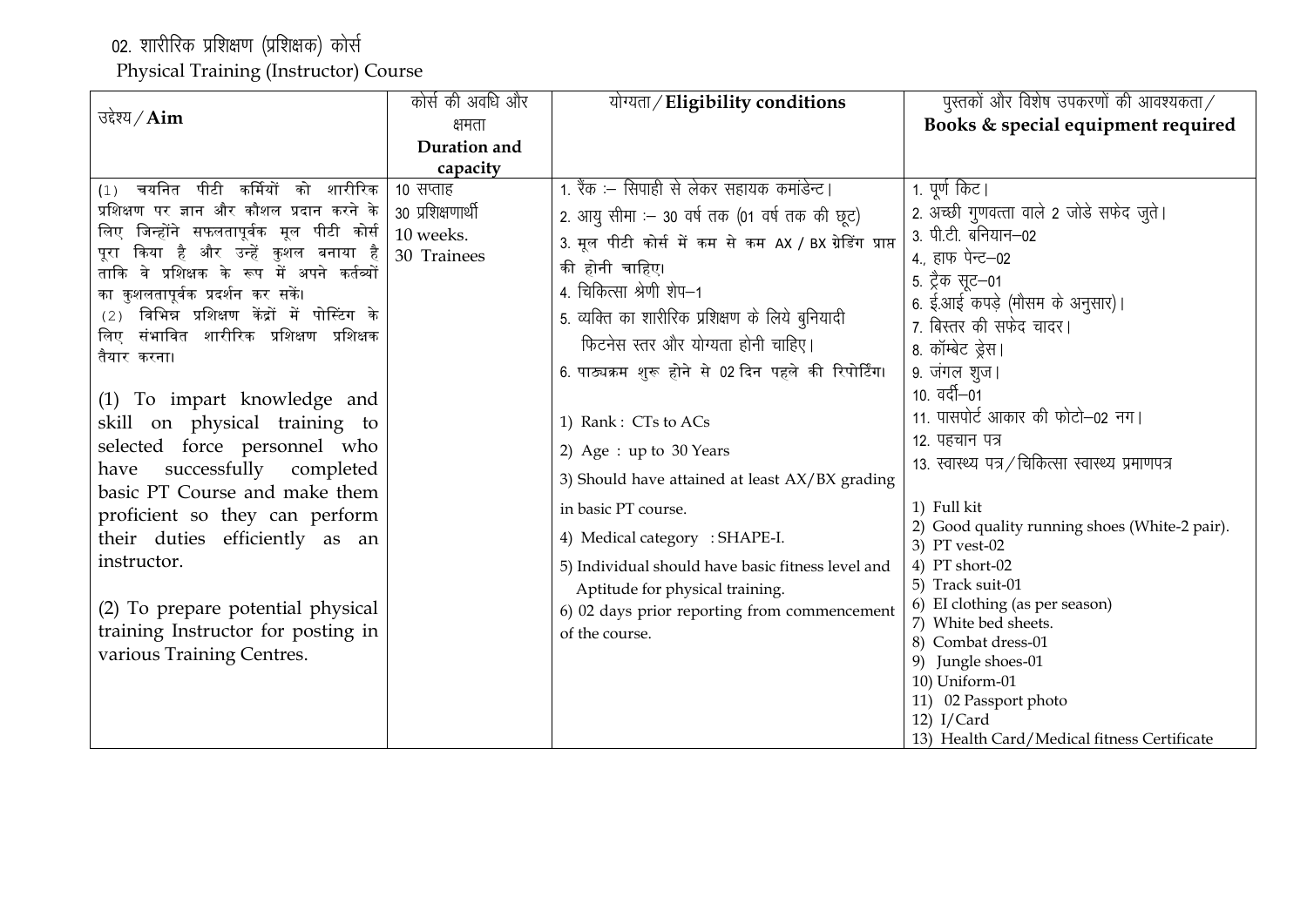## 03. <u>अन आर्म्ड कॉम्बेट (यू.एस.सी.)कोर्स**/UN ARMED COMBAT COURSE (UAC):**-</u>

|                                                | कोर्स की अवधि     | योग्यता/Eligibility conditions                    | पुस्तकों और विशेष उपकरणों की आवश्यकता $\angle$          |
|------------------------------------------------|-------------------|---------------------------------------------------|---------------------------------------------------------|
| उद्देश्य / $Aim$                               | और क्षमता         |                                                   | Books & special equipment required                      |
|                                                | Duration and      |                                                   |                                                         |
|                                                |                   |                                                   |                                                         |
|                                                | capacity          | 1. रैंक :– सिपाही से लेकर राजपत्रित अधिकारी तक।   |                                                         |
| अन आर्म्ड कॉम्बेट या विंग–शुन आदि विभिन्न      | 10 सप्ताह         |                                                   | 1. पूर्ण किट।                                           |
| प्रकार की तकनीकों के माध्यम से बल के कार्मिकों | 60 प्रशिक्षणार्थी | 2. आयु :– 30 वर्ष तक                              | 2. अच्छी गुणवत्ता वाले 2 जोडे सफेद जुते।                |
| को प्रशिक्षित करना और अन–आर्म्ड कॉम्बेट        | 10 weeks.         | 3. चिकित्सा श्रेणी शेप-1                          | 3. कॉम्बेट पैंट और टी-शर्ट 2 जोड़े ।                    |
| (निहत्थी लड़ाई) के लिये कुशल प्रशिक्षकों को    | 60 Trainees       | 4. व्यक्ति को शारीरिक प्रशिक्षण के लिये बुनियादी  | 4. पी.टी. बनियान,हाफ पेन्ट,-02 जोड़े।                   |
| तैयार करना।                                    |                   | फिटनेश स्तर और योग्यता होनी चाहिए।                | 5. ई.आई कपड़े (मौसम के अनुसार)।                         |
|                                                |                   |                                                   | 6. डांगरी और जंगल शुज।                                  |
| To train the force personnel in the art of     |                   |                                                   | 7. बिस्तर की सफेद चादर।                                 |
| Un Armed Combat through various                |                   | 1) Rank: CTs to GOs                               | 8. पासपोर्ट आकार की फोटो-02 नग।                         |
| techniques of Un Armed fight i.e. Wing         |                   | 2) Age: Up to 30 Years                            | 9. वार्षिक मैडिकल रिपोर्ट जोकि एक वर्ष से अधि पुराना ना |
| Tsun etc. and to produce efficient and         |                   |                                                   | हो(Valid AME REPORT)                                    |
| skilful UAC trainers.                          |                   | 3) Medical category : SHAPE-I.                    | 10. हैल्थ कार्ड।                                        |
|                                                |                   | 4) Individual should have basic fitness level and |                                                         |
|                                                |                   | aptitude for physical                             | 1) Full Kit                                             |
|                                                |                   |                                                   | 2 Good quality running shoes (White2 pairs).            |
|                                                |                   |                                                   | 3) Combat Paint and T-shirts 02 pair.                   |
|                                                |                   |                                                   | 4) PT Baniyan and short 02 pair.                        |
|                                                |                   |                                                   | 5) EI clothing (as per season)                          |
|                                                |                   |                                                   | 6) Dangri and Jungle shoes                              |
|                                                |                   |                                                   | 7) White bed sheets.                                    |
|                                                |                   |                                                   | 8) 02 Passport photo                                    |
|                                                |                   |                                                   | 9) AME report within one year                           |
|                                                |                   |                                                   | (Valid AME report)                                      |
|                                                |                   |                                                   | 10) Health Card                                         |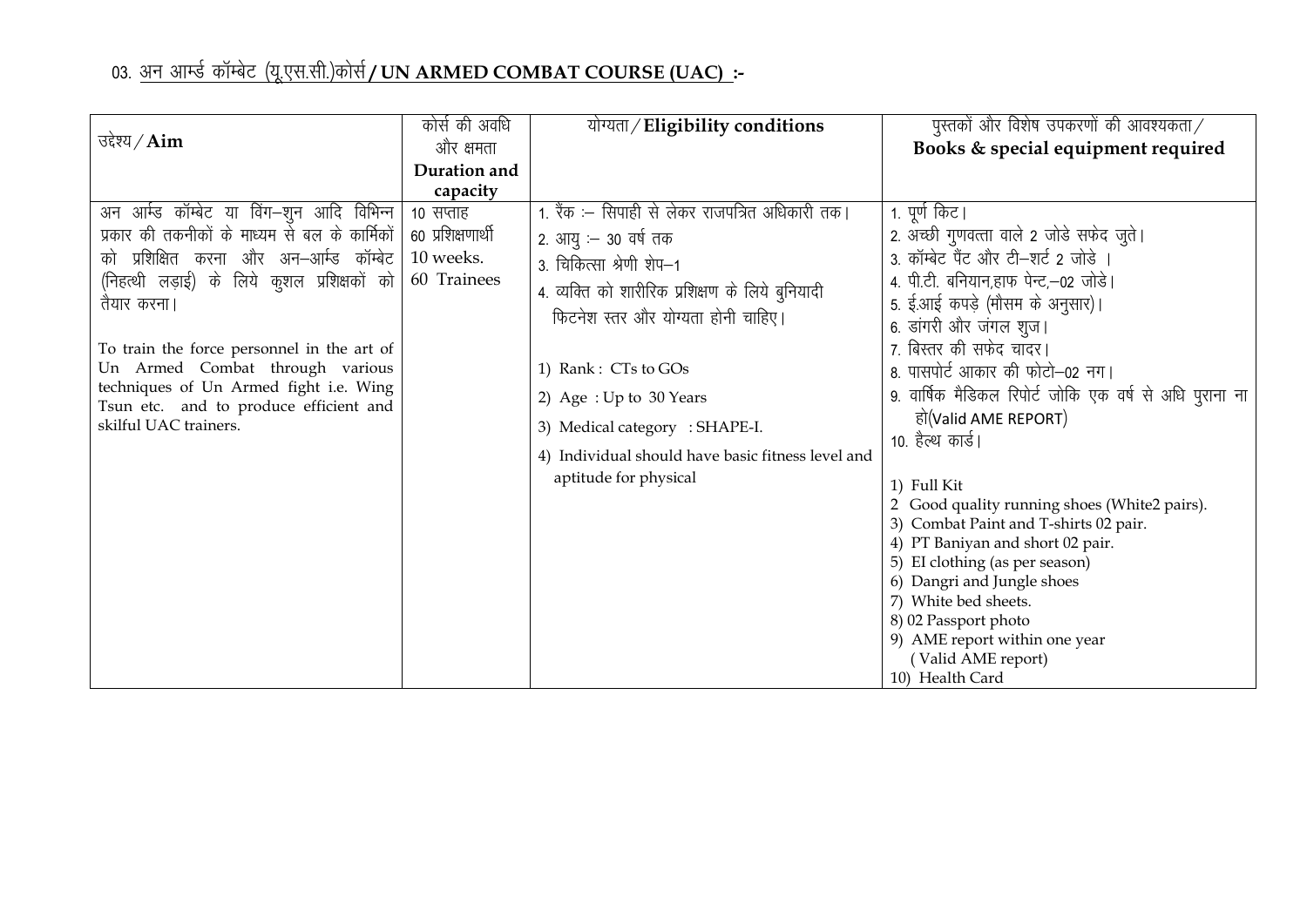## 4. <u>अन आर्म्ड कॉम्बेट (प्रशिक्षक) कोर्स**/UN ARMED COMBAT (INSTRUCTOR) COURSE** :-</u>

|                                              | कोर्स की अवधि     | योग्यता/Eligibility conditions                       | पुस्तकों और विशेष उपकरणों की आवश्यकता $\angle$ |
|----------------------------------------------|-------------------|------------------------------------------------------|------------------------------------------------|
| उद्देश्य $\angle$ Aim                        | और क्षमता         |                                                      | Books & special equipment required             |
|                                              | Duration and      |                                                      |                                                |
|                                              | capacity          |                                                      |                                                |
| 1. प्रशिक्षण संस्थान के लिए यूएसी प्रशिक्षक  | 10 सप्ताह         | 1. बेसिक UAC (Wing-Tsun) कोर्स में AX / AY / BX / BY | 1. पूर्ण किट।                                  |
| तैयार करना                                   | 30 प्रशिक्षणार्थी | ग्रेडिंग होनी चाहिए।                                 | 2. स्पोर्ट जूते।                               |
| 2 बुनियादी स्तर के प्रशिक्षक की कौशल वृद्धि। | 10 Weeks.         | 2. रैंक :– सिपाही से लेकर राजपत्रित अधिकारी तक।      | 3. कम्बेट पैंट और टी-शर्ट।                     |
|                                              | 30 Trainees       | 3. चिकित्सा श्रेणी शेप-1                             | 4. ट्रैक सूट।                                  |
| 1) To prepare UAC Instructor for             |                   |                                                      | 5. ई.आई कपड़े (मौसम के अनुसार)                 |
| training institution.                        |                   | 4. व्यक्ति के पास बहुत अच्छा बुनियादी फिटनेस स्तर    | 6. सफेद बिस्तर की चादर।                        |
|                                              |                   | होना चाहिए।                                          | 7. खाकी और कॉम्बेट वर्दी। $(01+01)$            |
| 2) Skill enhancement of basic level          |                   |                                                      | 8. जंगल सूज।                                   |
| trainer.                                     |                   | 1) Should have AX/AY/BX/BY grading in                | 9. पासपोर्ट आकार की फोटो-04 नग।                |
|                                              |                   | Basic UAC (Wing-Tsun) course.                        | 10. पहचान पत्र और हेल्थ कार्ड।                 |
|                                              |                   | Rank: CTs to ACs                                     | 11. चिकित्सा स्वास्थ्य प्रमाणपत्र।             |
|                                              |                   | 2) Medical category : SHAPE-I.                       |                                                |
|                                              |                   | 3) Individual should have very good basic            | 1) Full Kit                                    |
|                                              |                   | fitness level.                                       | 2) Sports shoes.                               |
|                                              |                   |                                                      | 3) Combat lower & T-Shirt. $(2+2)$             |
|                                              |                   |                                                      | 4) Track Suit-01                               |
|                                              |                   |                                                      | 5) E.I clothing (as per season)                |
|                                              |                   |                                                      | 6) White bed sheet                             |
|                                              |                   |                                                      | 7) Khaki & Combat Dress- $(01+01)$             |
|                                              |                   |                                                      | 8) Jungle Shoes-01                             |
|                                              |                   |                                                      | 9) Passport size photo-04                      |
|                                              |                   |                                                      | 10) I Card, Health Card                        |
|                                              |                   |                                                      | 11) Medical Fitness certificate.               |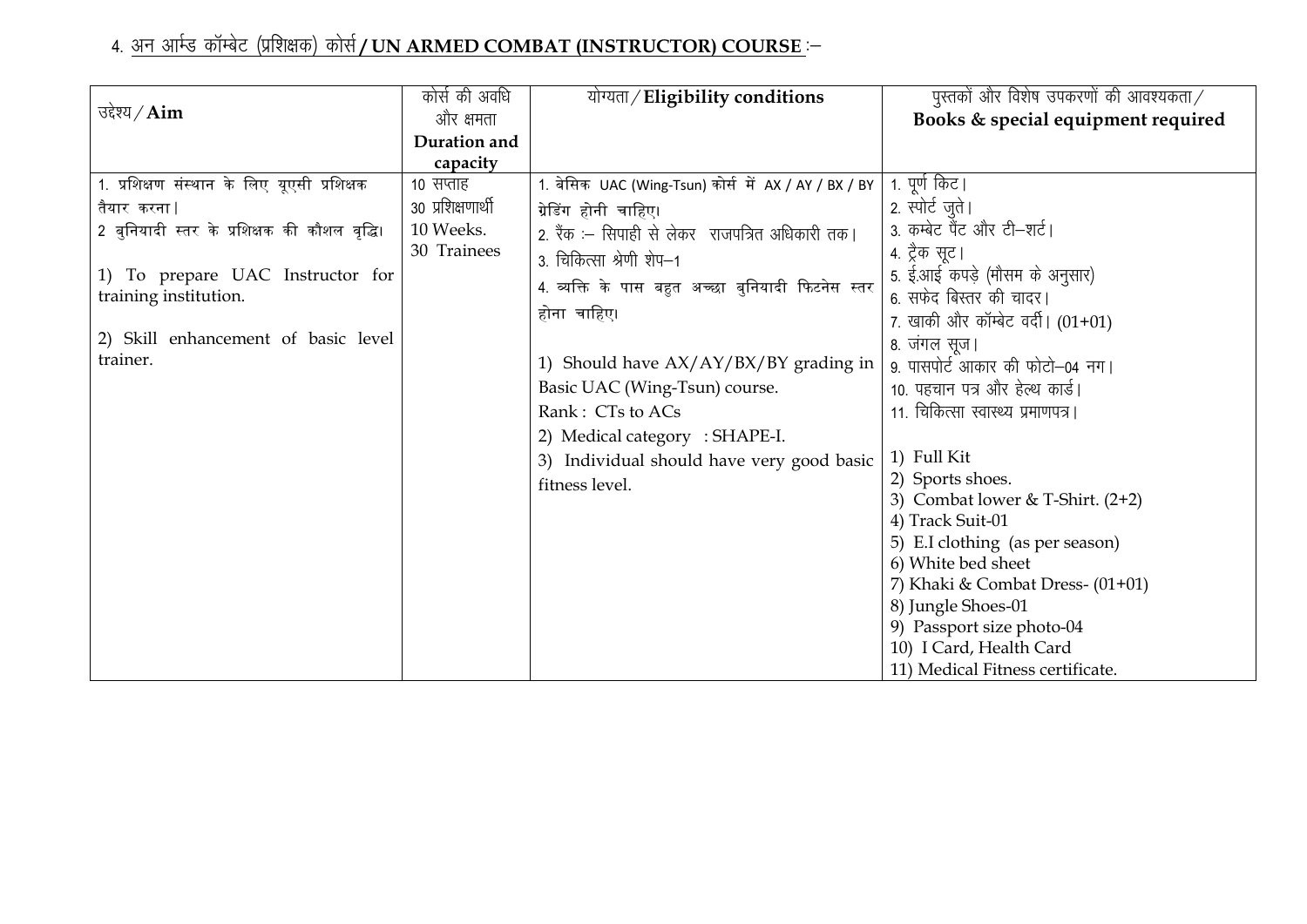## 05. सपोर्ट वेपन एंड स्पेशल इक्विपमेंटस कोर्स/SUPPORT WEAPON & SPL.EQPTS. COURSE

|                                  | कोर्स की अवधि और         | योग्यता / Eligibility conditions                                                                                                          | पुस्तकों और विशेष उपकरणों की आवश्यकता $/$          |
|----------------------------------|--------------------------|-------------------------------------------------------------------------------------------------------------------------------------------|----------------------------------------------------|
| उद्देश्य / $\text{Aim}$          | क्षमता                   |                                                                                                                                           | Books & special equipment                          |
|                                  | Duration and<br>capacity |                                                                                                                                           | required                                           |
| कोर्स का उद्देश्य बल के          | ०८ सप्ताह                | 1. रैंक :– सिपाही से लेकर राजपत्रित अधिकारी तक।                                                                                           | 1. पूरी व्यक्ति किट (मौसम के अनुसार)               |
| के<br>कार्मिकों<br>को<br>क्षेत्र | 60 प्रशिक्षणार्थी        | 2. 5 साल की न्युनतम सेवा सहित क्षेत्र में 02 वर्ष की                                                                                      | 2. प्रिज्मीय कम्पास, सर्विस प्रोटेक्टर, मैप केस और |
| के<br>प्रभावी<br>हथियारों        | 08 weeks.                | सेवा अनिवार्य है। (केवल अराजपत्रित अधिकारी के लिए)                                                                                        | प्लॉटर, जीपीएस।                                    |
| संचालन और फायरिंग के             | 60 Trainees              | 3. आयु सीमा :– अराजपत्रित अधिकारी के लिए 45 वर्ष से कम                                                                                    | 3. कॉम्बेट ड्रेस 02 जोडे।                          |
| लिए उन्हें सक्षम बनाना           |                          | और राजपत्रित अधिकारी के लिए 35 वर्ष से कम।                                                                                                | 4. पूरा वेब उपकरण।                                 |
|                                  |                          | 4. शिक्षा 10 वीं पास।                                                                                                                     | 5. सफेद बिस्तर की चादरें-02 नग।                    |
| और विशेष उपकरणों का              |                          | 5. चिकित्सा श्रेणी शेप-I                                                                                                                  | 6. लेखन सामग्री के साथ पर्याप्त स्टेशनरी आइटम।     |
| सही तरीके से उपयोग के            |                          | 6. ताकतवर शारीरिक गतिविधियों को करने के लिए फिट होना चाहिए।                                                                               | 7. हेल्थ कार्ड।                                    |
| लिए प्रशिक्षित करना है।          |                          | 7. मैप रीडिंग का बुनियादी ज्ञान और संचालन के दौरान सहायक हथियारों और उपकरणों                                                              | 8. पासपोर्ट आकार की फोटो-02 नग।                    |
|                                  |                          | की तैनाती की सामरिक समझ वांछनीय है।                                                                                                       | kit<br>Complete<br>personal                        |
| The aim of the                   |                          | 8. प्रशिक्षुओं को पाठ्यक्रम से परिचित कराने के लिये यूनिट स्तर पर 01 सप्ताह के लिए पूर्व                                                  | 1)                                                 |
| course is to train               |                          | पाठ्यक्रम प्रशिक्षण की व्यवस्था की जानी चाहिए।                                                                                            | (According to seasons)                             |
| the force personnel              |                          | 9. 3 कार्मिकों को डेट के तौर पर नियुक्त किया जाता है क्योंकि सर्पोट वेपन को संचालित                                                       | Prismatic<br> 2)<br>compass,<br>service            |
| to enable them for               |                          | करने के लिए एक ही बटालियन के न्युनतम 03 कर्मियों की आवश्यकता होती है।                                                                     | protector, Map case and plotter,<br><b>GPS</b>     |
| effective handling               |                          | 1) CTs to ACs.                                                                                                                            | Combat dress 02 pairs<br>3)                        |
| usage and firing of              |                          | 2) Minimum 5 years of service including 2 years in the field (for NGOs only)                                                              | Complete web equipments.<br>4)                     |
| Area weapons and                 |                          | 3) Below 45 years for NGOs and                                                                                                            | White bed sheets-02 nos.<br>5)                     |
| special<br>of<br>use             |                          | Below 35 year for GOs.                                                                                                                    | Sufficient stationary items with<br>6)             |
| equipments<br>in                 |                          | 4) Education: 10th Pass.                                                                                                                  | writing materials.                                 |
| optimal manner.                  |                          | 5) Medical category SHAPE-I                                                                                                               | Health Card<br>7)                                  |
|                                  |                          | 6) Should be fit to carry out vigorous physical activities.                                                                               | 02 Passport photo<br>8)                            |
|                                  |                          | 7) Basic Knowledge of Map reading and tactical understanding of deployment of                                                             |                                                    |
|                                  |                          | support weapons and equipments during operations is desirable.<br>8) Pre course training should be arranged at Unit level for 01 week for |                                                    |
|                                  |                          | familiarize the trainee with course.                                                                                                      |                                                    |
|                                  |                          | 9) Detailment be done in multiples of Detts of 03 as minimum 3 personnel                                                                  |                                                    |
|                                  |                          | from same unit are required to operate Support Weapon.                                                                                    |                                                    |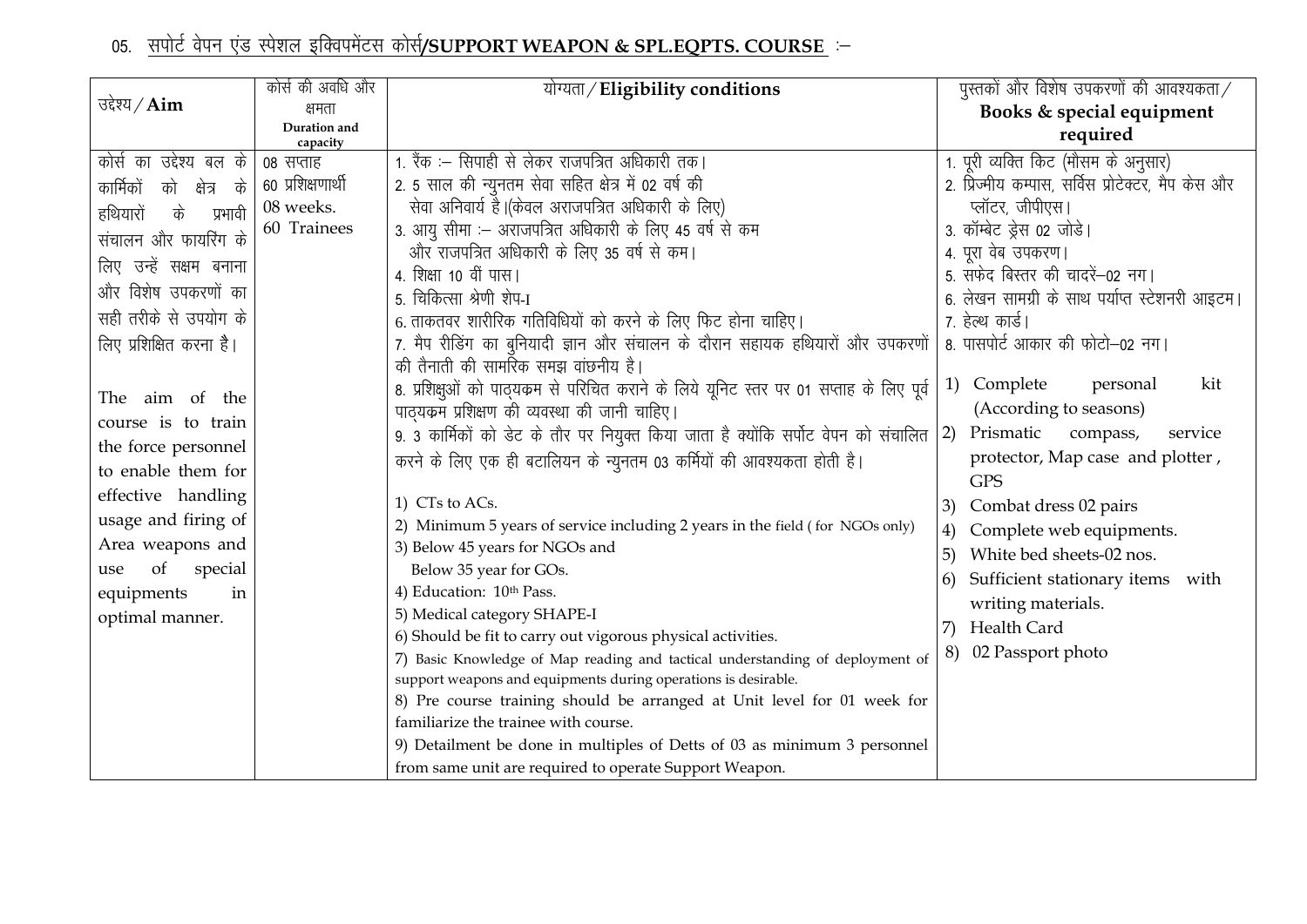### 06. ड्रिल प्रशिक्षक कोर्स/ DRILL INSTRUCTOR COURSE :-

|                             | कोर्स की अवधि और         | योग्यता / Eligibility conditions                                                      | पुस्तकों और विशेष उपकरणों की आवश्यकता $/$     |
|-----------------------------|--------------------------|---------------------------------------------------------------------------------------|-----------------------------------------------|
| उद्देश्य $\angle$ Aim       | क्षमता                   |                                                                                       | Books & special equipment                     |
|                             | Duration and<br>capacity |                                                                                       | required                                      |
| कार्मिकों<br>के<br>को<br>बल | 05 सप्ताह                | 1. सिपाही 30 वर्ष तक, हवलदार और अधिनस्थ अधिकारी 45 वर्ष की आयु सीमा तक कोर्स          | 1. पूर्ण किट                                  |
| बटालियन के साथ–साथ          | 60 प्रशिक्षणार्थी        | के लिए पात्र हैं। सिवाय जहां यह प्रशिक्षण एक दूसरे कौशल के रूप में प्रदान किया जा रहा | 2. लेखन सामग्री के साथ पर्याप्त स्टेशनरी आइटम |
| संस्थान स्तर पर कुशल        | 05 weeks.                | है ।                                                                                  | 3. कील वाले बूट– 02 जोड़े।                    |
| प्रशिक्षक<br>और<br>प्रभावी  | 60 Trainees              | 2. चिकित्सा श्रेणीः शेप–1।                                                            | 4. डी.एम. बूट-02 जोड़े।                       |
| तैयार करने के लिए ड्रिल     |                          |                                                                                       | 5. सूती पोशाक खाकी वर्दी–01 जोड़ी।            |
| में प्रशिक्षित करना।        |                          | 1) CTs up to the age of 30 years and HCs up to the age of 45 years are                | 6. हेल्थ कार्ड।                               |
|                             |                          |                                                                                       | 7. पासपोर्ट आकार की फोटो-02 नग।               |
|                             |                          | eligible for this course. Except where this training is being imparted as             |                                               |
| To train personnel          |                          | a second skill.                                                                       | 1) Full kit articles.                         |
| of this force in drill      |                          | 2) Medical category: SHAPE-I.                                                         | 2) Sufficient stationary items with           |
| to make efficient           |                          |                                                                                       | writing materials                             |
| effective<br>and            |                          |                                                                                       | 3) Ammunition boot $-02$ pairs                |
| instructors at unit         |                          |                                                                                       | 4) DM boot-02 pairs                           |
| level as well as            |                          |                                                                                       | 5) Cotton dress khaki uniform -01 pair.       |
| institution                 |                          |                                                                                       | 6) Health Card.                               |
|                             |                          |                                                                                       | 7) 02 Passport photo                          |
|                             |                          |                                                                                       |                                               |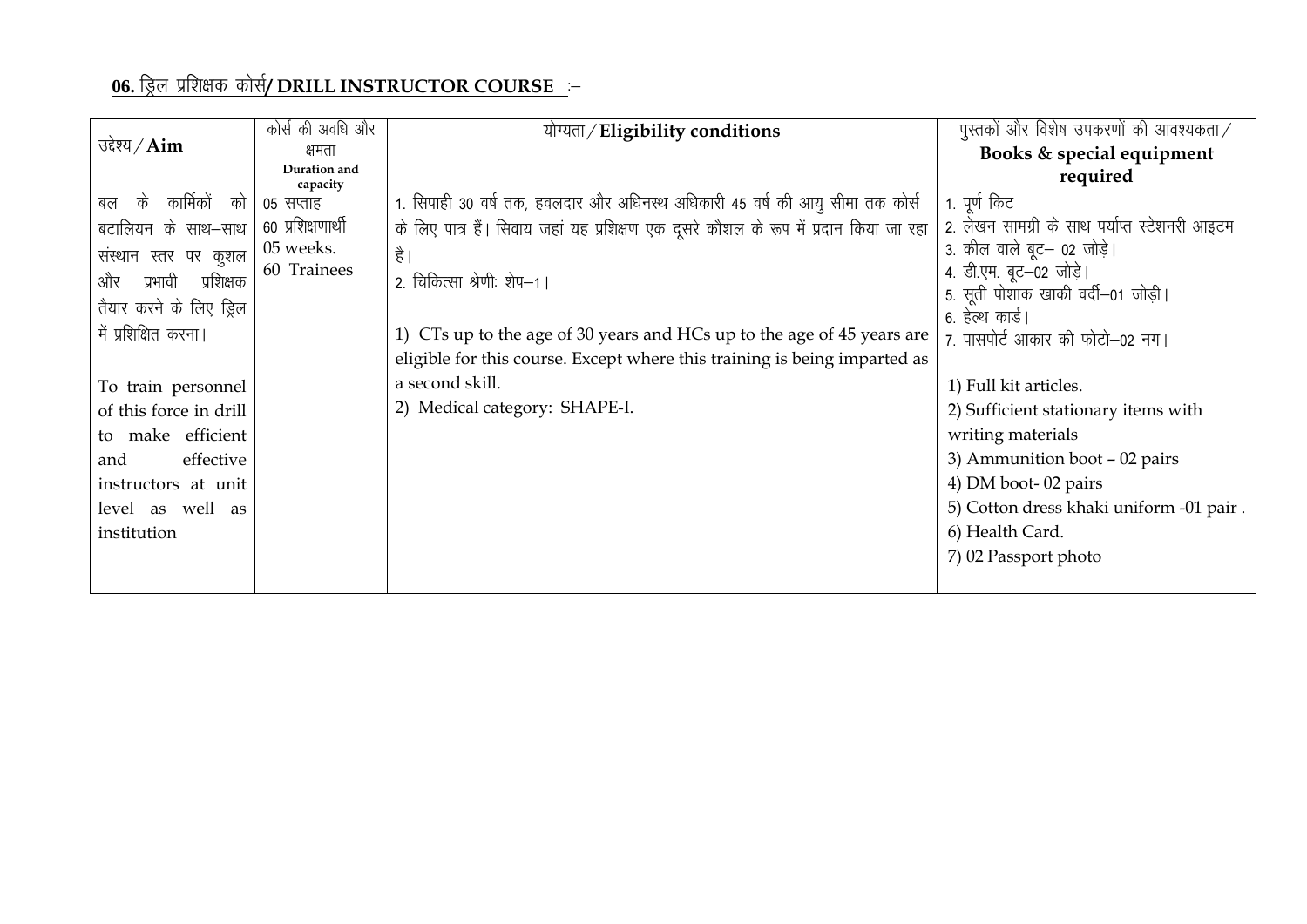## <u>07. हवलदार पदोन्नति कोर्स /HEAD CONSTABLE PROMOTIONAL COURSE (HCPC)</u> :–

|                          | कोर्स की अवधि और         | योग्यता / Eligibility conditions                              | पुस्तकों और विशेष उपकरणों की आवश्यकता $/$                                      |
|--------------------------|--------------------------|---------------------------------------------------------------|--------------------------------------------------------------------------------|
| उद्देश्य $\angle$ Aim    | क्षमता                   |                                                               | Books & special equipment                                                      |
|                          | Duration and<br>capacity |                                                               | required                                                                       |
| बल के वरिष्ट सिपाही जो   | ०८ सप्ताह                | ं1. स्थापना महानिदेशालय द्वारा नियुक्त सिपाही।                | 1. पूर्ण किट / वर्दी                                                           |
| कि हवलदार पद के लिए      | ६० प्रशिक्षणार्थी        | 2. चिकित्सा श्रेणी शेप-1 तथा कोर्स फिटनेस प्रमाण पत्र         | 2. पहचान पत्र                                                                  |
| पदोन्नति की प्रतीक्षा कर | 08 weeks.                | के साथ हेल्थ कार्ड।                                           | 3. पासपोर्ट आकार की फोटो-02नग।                                                 |
| रहे हैं, को इस मध्येनजर  | 60 Trainees              |                                                               | 4. ए–स्केल, बी–स्केल।                                                          |
| रखते प्रशिक्षित करना कि  |                          | 1) CTs detailed by Estt. Dte.                                 | 5. रेन पोंचों (बारिश के मौसम के लिए)।                                          |
| उन्हें कुशल सेक्शन 2     |                          | 2) Health Card with SHAPE-I medical category / course fitness | 6. पॉलीथीन शीट मुगीया रंग बड़ा आकार।<br>7. मुफ्ती पोशाकः- सफेद शर्ट और पेंट।   |
| आई.सी. के रूप में        |                          | certificate                                                   | 8. लेखन सामग्री के साथ पर्याप्त स्टेशनरी आइटम।                                 |
| विकसित किया जा सके।      |                          |                                                               | 9. हेल्थ कार्ड।                                                                |
|                          |                          |                                                               |                                                                                |
| To train senior CTs      |                          |                                                               | 1) Full kit                                                                    |
| of the force who         |                          |                                                               | 2) Identity Card & Health Card                                                 |
| awaiting<br>are          |                          |                                                               | 3) Passport size photographs - 02                                              |
| promotion to the         |                          |                                                               | 4) A-scale, B-scale                                                            |
| rank of HC with a        |                          |                                                               | 5) Rain Poncho (for rainy season).                                             |
| view to develop          |                          |                                                               | 6) Polythene Sheet Oogi Color Big Size                                         |
| efficient<br>them as     |                          |                                                               | 7) Mufti dress: - White Shirt & Paint.)<br>8) Sufficient stationary items with |
| $2-IC$<br>section        |                          |                                                               | writing materials.                                                             |
| operationally and        |                          |                                                               | 9) Health card                                                                 |
| administratively.        |                          |                                                               |                                                                                |
|                          |                          |                                                               |                                                                                |
|                          |                          |                                                               |                                                                                |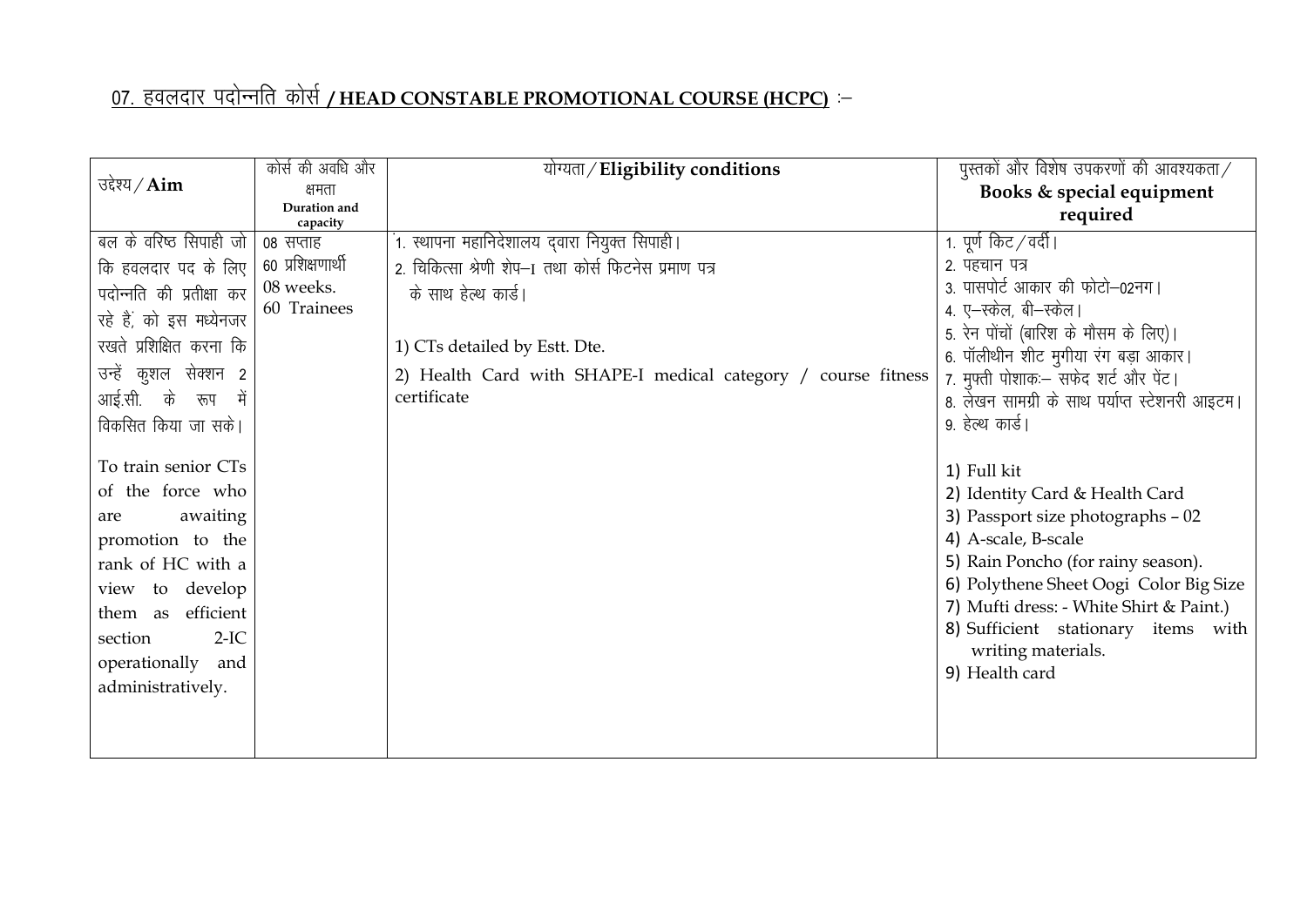#### <u>डब्ल्यू. टी. रिफ्रेशर कोर्स **/W&T REFRESHER COURSE**ं–</u> 8.

|                                                   | कोर्स की अवधि            | योग्यता / Eligibility conditions                                                                                                                                                                                                                                                                                             | पुस्तकों और विशेष उपकरणों की आवश्यकता $\angle$                                                                                                                                                                                                                                                                                   |
|---------------------------------------------------|--------------------------|------------------------------------------------------------------------------------------------------------------------------------------------------------------------------------------------------------------------------------------------------------------------------------------------------------------------------|----------------------------------------------------------------------------------------------------------------------------------------------------------------------------------------------------------------------------------------------------------------------------------------------------------------------------------|
| उद्देश्य $\angle$ Aim                             | और क्षमता                |                                                                                                                                                                                                                                                                                                                              | Books & special equipment required                                                                                                                                                                                                                                                                                               |
|                                                   | Duration and<br>capacity |                                                                                                                                                                                                                                                                                                                              |                                                                                                                                                                                                                                                                                                                                  |
| हथियार प्रशिक्षण पर प्रशिक्षकों के<br>और<br>ज्ञान | 04 सप्ताह                | 1. रैंक :– हवलदार और सिपाही।                                                                                                                                                                                                                                                                                                 | 1. पूर्ण किट ⁄ वर्दी।                                                                                                                                                                                                                                                                                                            |
| कौशल को अघुतन करने के लिए ।                       | प्रशिक्षणार्थी<br>30     | 2. आयु सीमा :—45 वर्ष तक (प्रशिक्षण                                                                                                                                                                                                                                                                                          | २. वेब उपकरण।                                                                                                                                                                                                                                                                                                                    |
|                                                   | या                       | महानिदेशालय के आदेशानुसार 45 बर्ष के                                                                                                                                                                                                                                                                                         | 3. पैक—08                                                                                                                                                                                                                                                                                                                        |
| To refresh the knowledge & skills of              | महानिदेशालय              | कम आयु के कार्मिक उपलब्ध नही होने की   4. ई.आई कपड़े। (मौसम के अनुसार)                                                                                                                                                                                                                                                       |                                                                                                                                                                                                                                                                                                                                  |
| trainer on weapon training                        | दवारा निर्धारित।         | रिथति में 45 बर्ष से अधिक आयु वाले                                                                                                                                                                                                                                                                                           | 5. जंगल शुज                                                                                                                                                                                                                                                                                                                      |
|                                                   |                          | कार्मिकों को कोर्स हेतु नियुक्त किया जा                                                                                                                                                                                                                                                                                      | 6. डांगरी 02 नग।                                                                                                                                                                                                                                                                                                                 |
|                                                   | 04 Weeks.                | सकता है।)                                                                                                                                                                                                                                                                                                                    | 7. रेन-कोट (वर्षा ऋतु के दौरान)।                                                                                                                                                                                                                                                                                                 |
|                                                   | 30 Trainees              | 3. चिकित्सा श्रेणीः शेप-1।                                                                                                                                                                                                                                                                                                   | 8. लेखन सामग्री के साथ पर्याप्त स्टेशनरी आइटम।                                                                                                                                                                                                                                                                                   |
|                                                   | as<br>or                 | 4. कार्मिक किसी भी प्रशिक्षण संस्थान में                                                                                                                                                                                                                                                                                     | 9. सफेद बिस्तर की चादर 02 नग।                                                                                                                                                                                                                                                                                                    |
|                                                   | decided by               |                                                                                                                                                                                                                                                                                                                              | हथियारों के प्रशिक्षक के रूप में प्रशिक्षण   10. नवीनतम वार्षिक चिकित्सा प्रमाण पत्र के साथ हेल्थ कार्ड।                                                                                                                                                                                                                         |
|                                                   | Dte Genl.                | दे रहा हो।                                                                                                                                                                                                                                                                                                                   | 11. पासपोर्ट आकार की फोटो–02 नग।                                                                                                                                                                                                                                                                                                 |
|                                                   |                          | 1) Rank: UOs & CTs<br>(WT(I) Course qualified)<br>2) Age: up to 45 Years.<br>3) Medical category: SHAPE-I.<br>4) Personnel having instructional<br>ability and knowledge to write<br>& speak Hindi.<br>5) Pre course training should be<br>arranged at Unit level for 01<br>week for familiarize the trainee<br>with course. | Full Kit<br>1)<br>2) Web equipment<br>3) Pack-08<br>4) E.I. clothing (as per season)<br>5) Jungle shoes<br>6) Dangri -02 Nos.<br>7)<br>Rain coat (rainy season)<br>Sufficient stationery items with writing materials<br>8)<br>White bed sheet- 02 No's<br>9)<br>10) Health Card<br>11) Passport size photo-02 no's (in uniform) |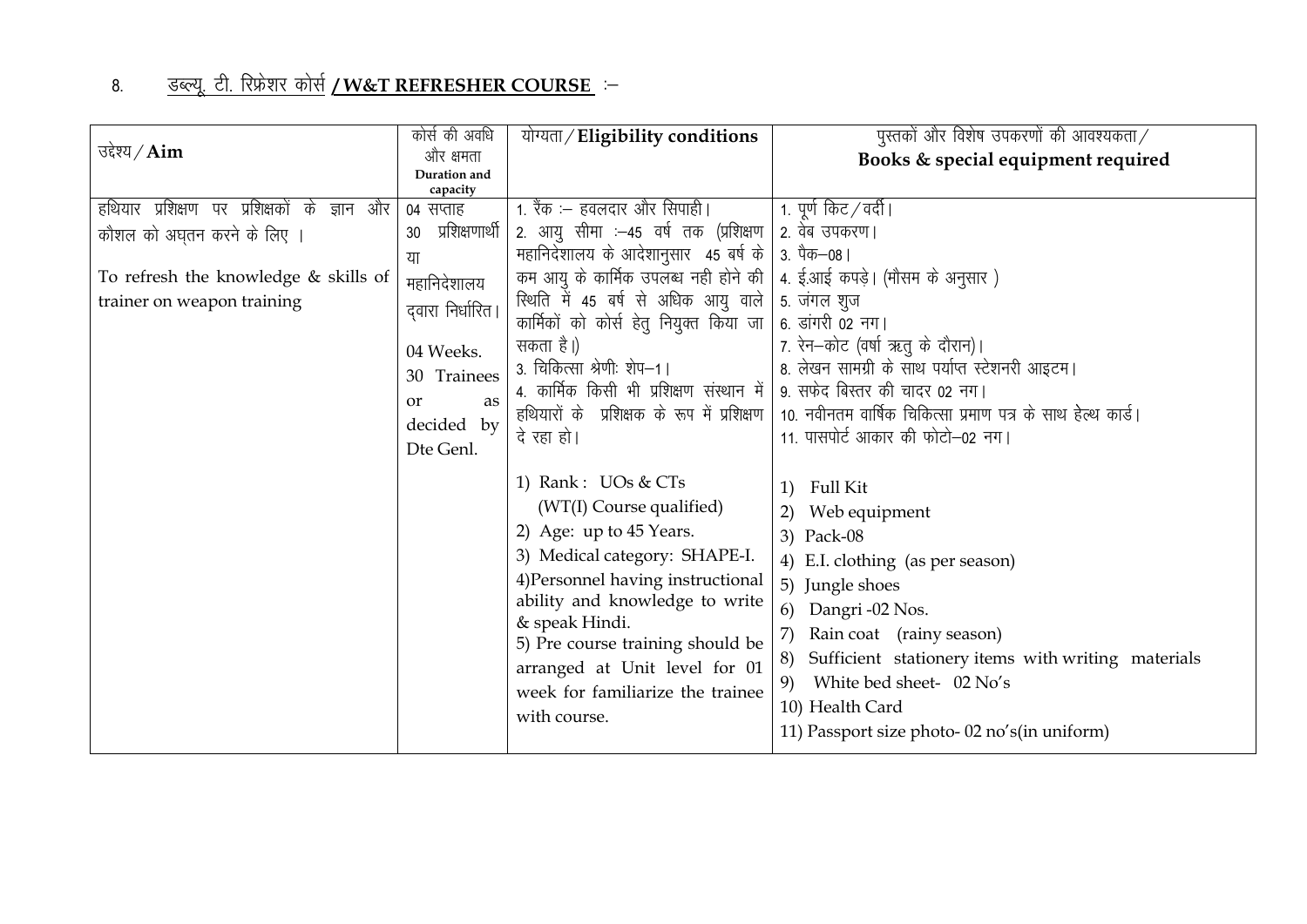### 9. <u>वेपन एण्ड टेक्टिस (प्रशिक्षक) कोर्स / W&T (INSTRUCTOR) COURSE</u> :–

|                                                                                                                                                                                                                                                                                                                                    | कोर्स की अवधि                                                          | योग्यता/Eligibility conditions                                                                                                                                                                                                                                                                                                                                                                                                                                                                                                                                                                                                                                      | पुस्तकों और विशेष उपकरणों की आवश्यकता $\angle$                                                                                                                                                                                                                                                                                                                                                                                                                                                                                                                                                                                         |
|------------------------------------------------------------------------------------------------------------------------------------------------------------------------------------------------------------------------------------------------------------------------------------------------------------------------------------|------------------------------------------------------------------------|---------------------------------------------------------------------------------------------------------------------------------------------------------------------------------------------------------------------------------------------------------------------------------------------------------------------------------------------------------------------------------------------------------------------------------------------------------------------------------------------------------------------------------------------------------------------------------------------------------------------------------------------------------------------|----------------------------------------------------------------------------------------------------------------------------------------------------------------------------------------------------------------------------------------------------------------------------------------------------------------------------------------------------------------------------------------------------------------------------------------------------------------------------------------------------------------------------------------------------------------------------------------------------------------------------------------|
| उद्देश्य / $Aim$                                                                                                                                                                                                                                                                                                                   | और क्षमता                                                              |                                                                                                                                                                                                                                                                                                                                                                                                                                                                                                                                                                                                                                                                     | Books & special equipment required                                                                                                                                                                                                                                                                                                                                                                                                                                                                                                                                                                                                     |
|                                                                                                                                                                                                                                                                                                                                    | Duration and                                                           |                                                                                                                                                                                                                                                                                                                                                                                                                                                                                                                                                                                                                                                                     |                                                                                                                                                                                                                                                                                                                                                                                                                                                                                                                                                                                                                                        |
| सिपाही और हवलदार को<br>के चयनित<br>बल<br>बटालियन स्तर पर "हथियारों और मामूली रणनीति<br>के उपयोग का" प्रशिक्षण देने के लिये प्रशिक्षकों<br>को तैयार करना हैं।<br>selected<br>To<br>under<br>train<br>officers/constables for utilizing as<br>unit level instructors to impart<br>training in "Use of weapons and<br>minor tactics." | capacity<br>12 सप्ताह<br>६० प्रशिक्षणार्थी<br>12 Weeks.<br>60 Trainees | 1. रैक :– हव और सिपाही (एस.सी.सी. / एच.सी.पी.सी.<br>किया हुआ हो।<br>2. आयु सीमा : 40 वर्ष तक।<br>3. चिकित्सा श्रेणी शेप-01  <br>4. हिन्दी लिखने व बोलने की क्षमता और ज्ञान रखने वाले<br>कार्मिक<br>5. पाठ्यकम के साथ प्रशिक्षु को परिचित करने के लिए 01<br>सप्ताह के लिये यूनिट स्तर पर पूर्व पाठ्यकम प्रशिक्षण की<br>व्यवस्था की जानी चाहिए।<br>1) Rank: UOs & CTs<br>(SCC/HCPC qualified)<br>2) Age: up to 40 Years.<br>3) Medical category: SHAPE-I.<br>4) Personnel having instructional ability and<br>knowledge to write & speak Hindi.<br>5) Pre course training should be arranged at<br>Unit level for 01 week for familiarize the trainee<br>with course. | 11. पूर्ण किट / वर्दी  <br>2. वेब उपकरण।<br>3 .पैक—08<br>4. ई.आई कपड़े। (मौसम के अनुसार )<br>5. जंगल शुज<br>6. डांगरी 02 नग।<br>7. वर्षा कोट (वर्षा ऋतु के दौरान)<br>8. लेखन सामग्री के साथ पर्याप्त स्टेशनरी आइटम।<br>9. सफेद बिस्तर की चादर 02 नग।<br>10. नवीनतम वार्षिक चिकित्सा प्रमाण पत्र के साथ हेल्थ<br>कार्ड ।<br>11. पासपोर्ट आकार की फोटो-02 नग।<br>1) Full Kit<br>2) Web equipment<br>3) Pack-08<br>4) E.I. clothing (as per season)<br>5) Jungle shoes<br>6) Dangri -02 Nos.<br>7) Rain coat (rainy season)<br>8) Sufficient stationery items with writing<br>materials<br>9) White bed sheet- 02 No's<br>10) Health Card |
|                                                                                                                                                                                                                                                                                                                                    |                                                                        |                                                                                                                                                                                                                                                                                                                                                                                                                                                                                                                                                                                                                                                                     | 11) 02 Passport photo                                                                                                                                                                                                                                                                                                                                                                                                                                                                                                                                                                                                                  |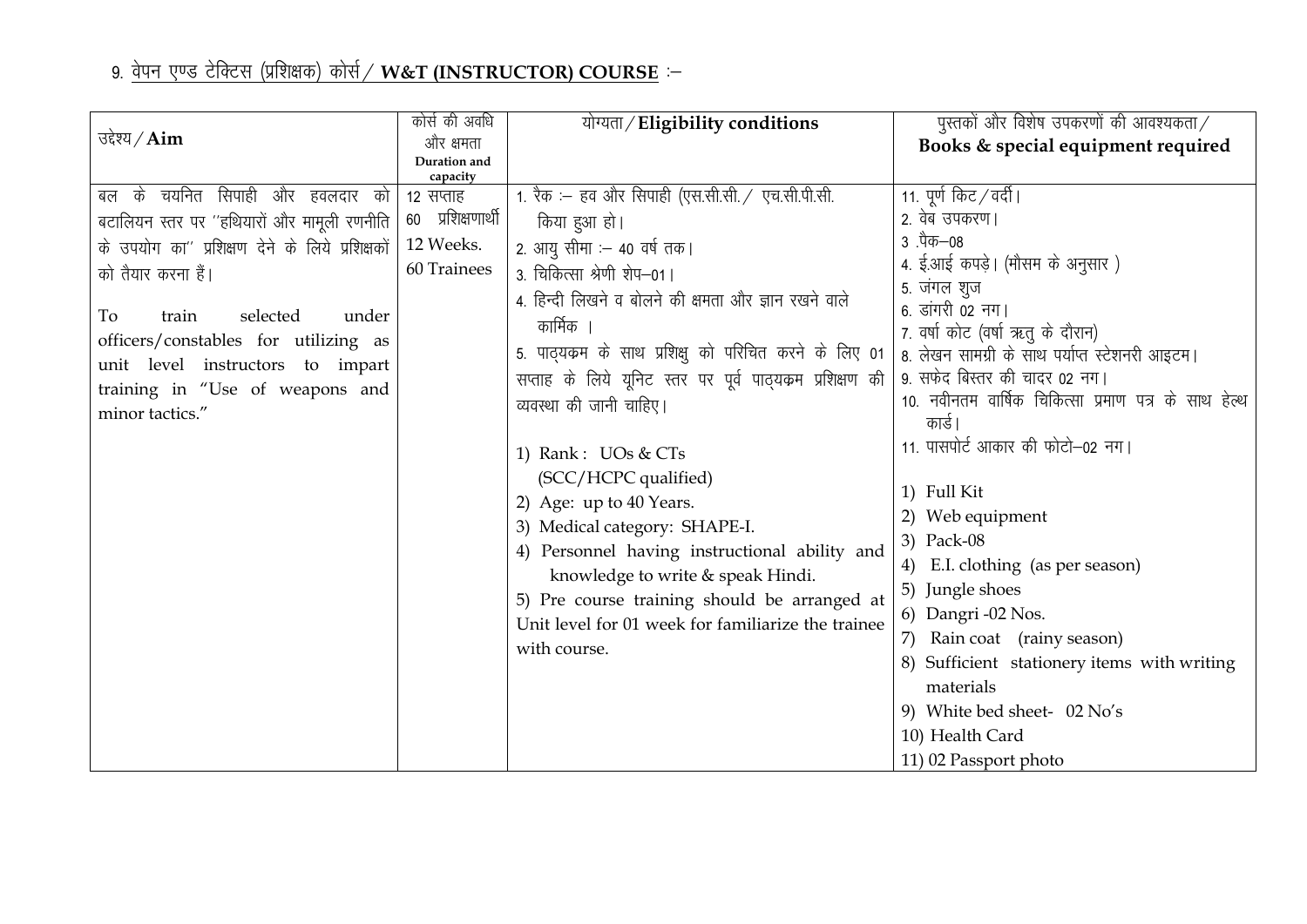|                                                   | कोर्स की अवधि     | योग्यता/Eligibility conditions                            | पुस्तकों और विशेष उपकरणों की आवश्यकता $\angle$      |
|---------------------------------------------------|-------------------|-----------------------------------------------------------|-----------------------------------------------------|
| उद्देश्य $\angle$ Aim                             | और क्षमता         |                                                           | Books & special equipment required                  |
|                                                   | Duration and      |                                                           |                                                     |
|                                                   | capacity          |                                                           |                                                     |
| हथियारों के कुशल संचालन में अधिकारियों को         | ०८ सप्ताह         | 1. सभी हैड कांस्टेबल ( स्थापना महानिदेशालय दवारा          | 1. अधिकृत पूर्ण किट,पहचान पत्र।                     |
| प्रशिक्षक करना और उन्हें प्रतिविद्रोहिता अभियानों | 75 प्रशिक्षणार्थी | नियुक्त तकनीकी ट्रेडमैन।)                                 | 2. सी.आर.पी.एफ मैन्अल अधिनियम, आईपीसी, सीआरपीसी,    |
| सहित मामूली पैरा मिलिट्री और पुलिस रणनीति में     | 08 Weeks.         | 2. उम्मीदवारों को 02 सप्ताह का प्री-कोर्स टेस्ट में योग्य | बुकलेट                                              |
| कुशल बनाना है।                                    | 75 Trainees       | / उत्तीर्ण होना चाहिए।                                    | 3. लेखन के साथ पर्याप्त स्टेशनरी आइटम सामग्री।      |
|                                                   |                   | 3. मेडिकल श्रेणी– शेप–1                                   | 4. पैक—08                                           |
|                                                   |                   |                                                           | 5. नवीनतम वार्षिक चिकित्सा प्रमाण पत्र के साथ हेल्थ |
| To train under officers in efficient              |                   | 1) All UOs (Technical tradesman as detailed by            | कार्ड                                               |
| handling of weapon and make them                  |                   | Estt. DTE.)                                               | 6. पासपोर्ट आकार की फोटो–02 नग।                     |
| proficient in minor Para Military and             |                   | 2) Candidates should be qualified / passed 02             |                                                     |
| police tactics including CI Operations            |                   | weeks pre-course test.                                    | 1) Authorized full kit, identity card               |
|                                                   |                   | 3) Medical Category-SHAPE-I                               | 2) CRPF Manual, Act & Rules, IPC, CrPC              |
|                                                   |                   |                                                           | <b>Booklets</b>                                     |
|                                                   |                   |                                                           | 3) E.I. clothing (as per season)                    |
|                                                   |                   |                                                           | 4) Sufficient Stationery items with writing         |
|                                                   |                   |                                                           | Materials.                                          |
|                                                   |                   |                                                           | 5) Pack-8.                                          |
|                                                   |                   |                                                           | 6) Health Card.                                     |
|                                                   |                   |                                                           | 7) 02 Passport photo                                |

## 10. <u>वेपन एण्ड टेक्टिस (प्री–प्रोमेशनल) तकनीकी कोर्स / WEAPON & TACTICS ( PRE PROMOTIONAL ) TECH. COURSE</u> :–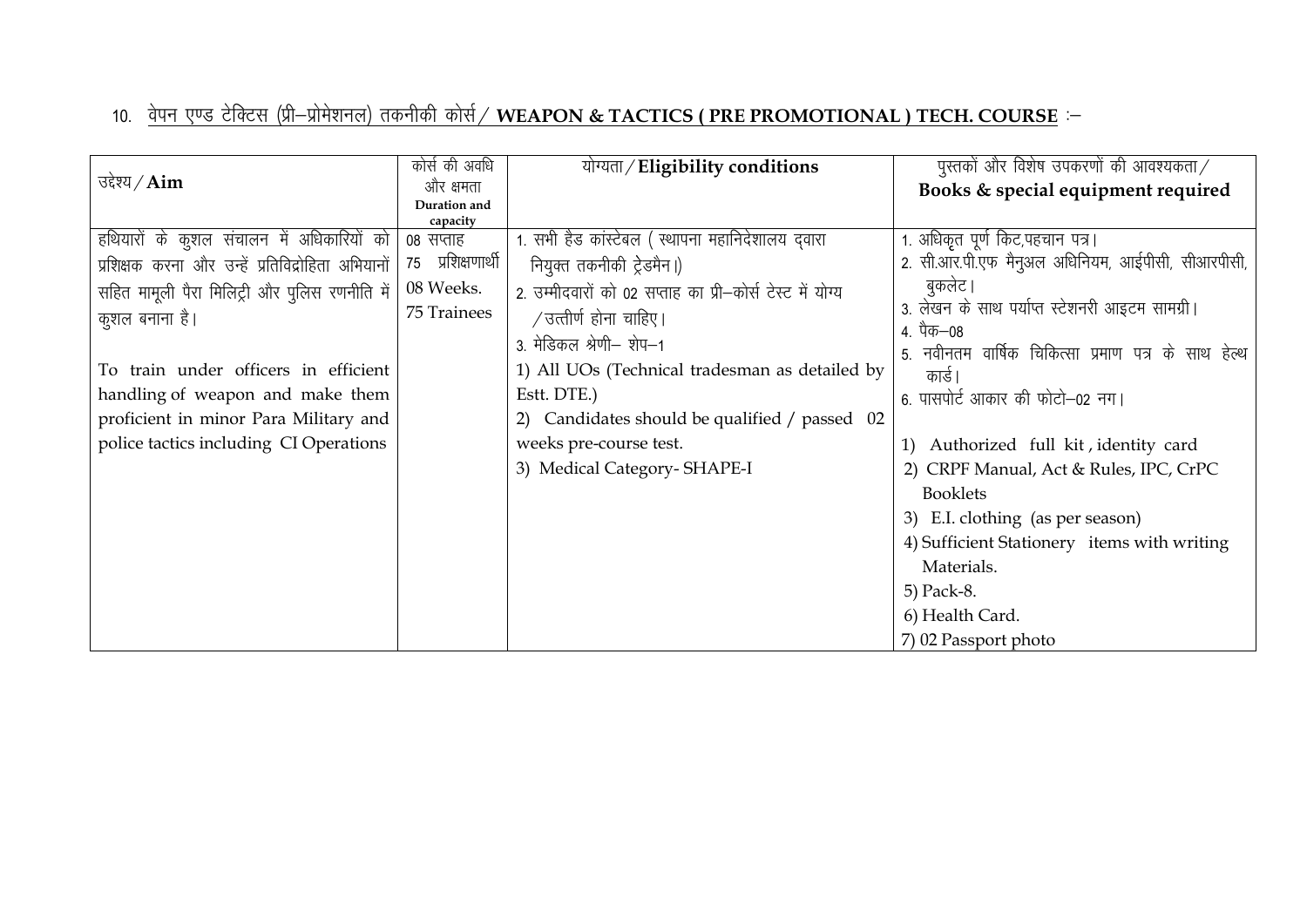# <u>11.उप निरीक्षक पदोन्नति कोर्स / SUB INSPECTOR PROMOTIONAL COURSE (SIPC)</u> :–

|                                      | कोर्स की अवधि और         | योग्यता/Eligibility conditions                             | पुस्तकों और विशेष उपकरणों की आवश्यकता $\angle$                          |
|--------------------------------------|--------------------------|------------------------------------------------------------|-------------------------------------------------------------------------|
| उद्देश्य / $Aim$                     | क्षमता                   |                                                            | Books & special equipment                                               |
|                                      | Duration and<br>capacity |                                                            | required                                                                |
| बल के वरिष्ठ सहा.उप.नि. / जी.डी.     | 08 सप्ताह                | 1. स्थापना महानिदेशालय द्वारा नियुक्त सहा.उप.नि. / जी.डी.। | 1. पूर्ण किट / वर्दी।                                                   |
| जो कि उप निरीक्षक पद के लिए          | 60 प्रशिक्षणार्थी        | 2. चिकित्सा श्रेणी शेप-1 तथा कोर्स फिटनेस प्रमाण पत्र      | 2. पहचान पत्र                                                           |
| पदोन्नति की प्रतीक्षा कर रहे हैं, को | 08 weeks.                | के साथ हेल्थ कार्ड।                                        | 3. पासपोर्ट आकार की फोटो-02नग।                                          |
| इस मध्येनजर रखते प्रशिक्षित करना     | 60 Trainees              |                                                            | 4. ए-स्केल, बी-स्केल।                                                   |
| कि उन्हें कुशल परिचालनिक एवं         |                          | 1) ASI/GD detailed by Estt. Dte.                           | 5. रेन पोंचों (बारिश के मौसम के लिए)।                                   |
| अपने पद के अनुसार अन्य               |                          | 2) Health Card with SHAPE-I medical category / course      | 6. पॉलीथीन शीट मुगीया रंग बड़ा आकार।                                    |
| प्रशासनिक डयुट्टीयों का निर्वाहन     |                          | fitness certificate                                        | 7. मुफ्ती पोशाकः सफेद शर्ट, काला पेंट और<br>काला चमडा का जुता।          |
| कर सके।                              |                          |                                                            | 8. लेखन सामग्री के साथ पर्याप्त स्टेशनरी आइटम।                          |
|                                      |                          |                                                            | 9. हेल्थ कार्ड।                                                         |
| To prepare senior Assistant          |                          |                                                            |                                                                         |
| Sub-Inspector (GD) of CRPF           |                          |                                                            | 1) Full kit                                                             |
| awaiting promotion as Sub            |                          |                                                            | 2) Identity Card & Health Card                                          |
| inspector,<br>for<br>effective       |                          |                                                            | 3) Passport size photographs - 02                                       |
| discharge of operational as          |                          |                                                            | 4) A-scale, B-scale                                                     |
| well<br>administrative<br>as         |                          |                                                            | 5) Rain Poncho (for rainy season).<br>6) Polythene Sheet Oogi Color Big |
| duties inherent in the rank,         |                          |                                                            | <b>Size</b>                                                             |
| this mainly includes.                |                          |                                                            | 7) Mufti dress: - White Shirt, black                                    |
|                                      |                          |                                                            | paint and black leather shoes.                                          |
|                                      |                          |                                                            | 8) Sufficient stationary items with                                     |
|                                      |                          |                                                            | writing materials.                                                      |
|                                      |                          |                                                            | 9) Health card                                                          |
|                                      |                          |                                                            |                                                                         |
|                                      |                          |                                                            |                                                                         |
|                                      |                          |                                                            |                                                                         |
|                                      |                          |                                                            |                                                                         |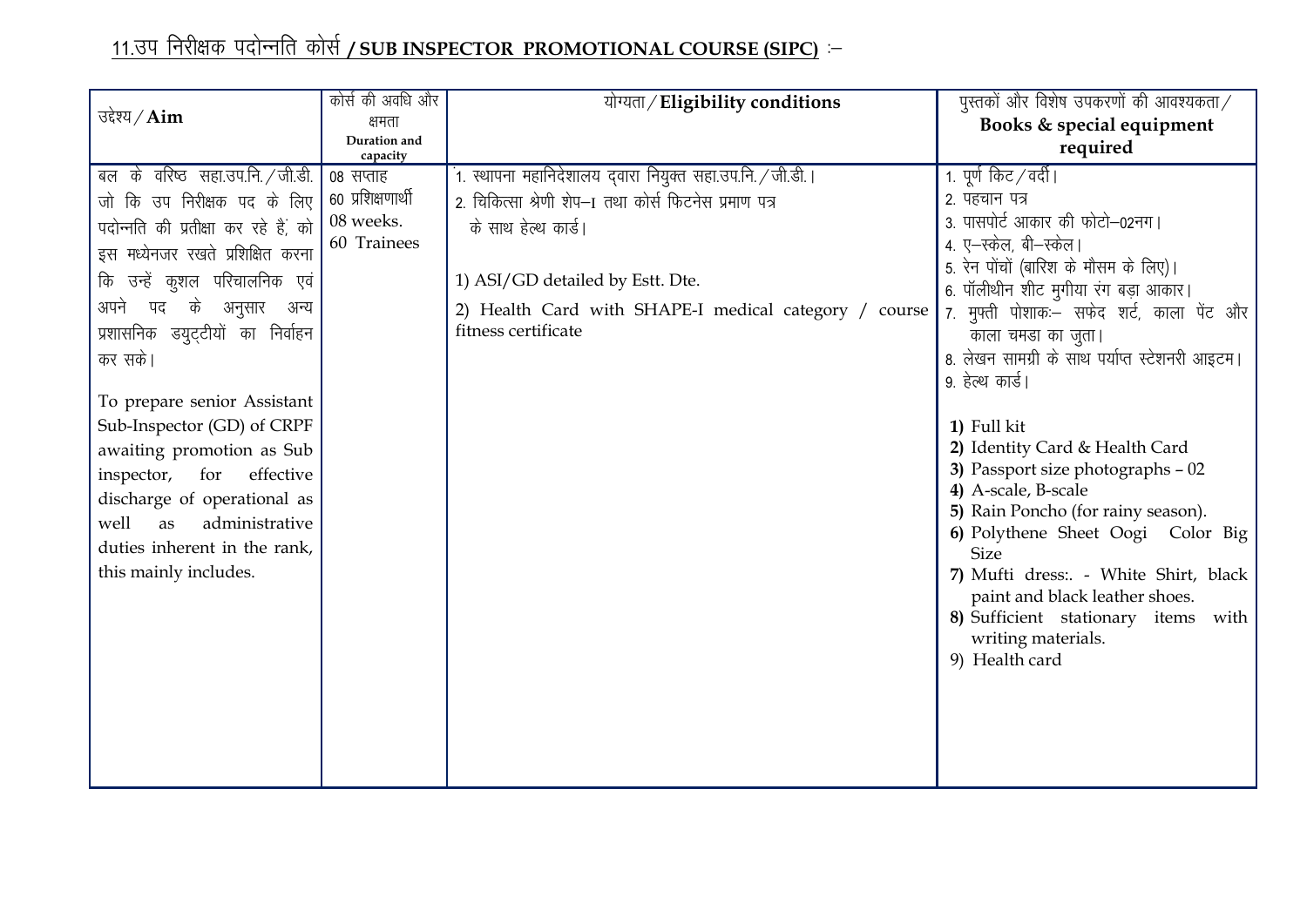### 12. NAVIGATIONAL SKILL COURSE:-

|                                       | कोर्स की अवधि और क्षमता | योग्यता / Eligibility conditions                     | पुस्तकों और विशेष उपकरणों की आवश्यकता $\times$                 |
|---------------------------------------|-------------------------|------------------------------------------------------|----------------------------------------------------------------|
| उद्देश्य $\angle$ Aim                 | Duration and            |                                                      | Books & special equipment required                             |
|                                       | capacity                |                                                      |                                                                |
| प्रशिक्षण संस्थानों में प्रशिक्षकों व | 08 सप्ताह               | 1. रैंक :- सिपाही से लेकर राजपत्रित अधिकारिय         | ं1. पूर्ण किट ∕ वर्दी।                                         |
| फील्ड बटालियनों में नेविगेशन के       | 60 प्रशिक्षणार्थी       | तक।                                                  | 2. उपकरण :- कम्पास, जी.पी.एस. बैटरी सहित।                      |
| लिये एक पूल तैयार करने के             | 08 Weeks                | 2. आयु सीमा– 40 वर्ष से कम।                          | 3. लेखन सामग्री के साथ पर्याप्त स्टेशनरी आइटम।                 |
| लिए, नवीनतम नेविगेशन रूझानों          |                         | 3. शिक्षण योग्यता 10+2 (विज्ञान या भूगोल बैक         | 4. पासपोर्ट आकार की फोटो–02नग।                                 |
| के साथ फील्ड नेविगेशन कौशल            | 60 Trainees             | ग्राउंड)                                             | 5. हेल्थ कार्ड के साथ पाठ्यक्रम/कोर्स फिटनेस प्रमाण। चिकित्सा  |
| में कुशल बनाना, ताकि सैनिकों की       |                         | के साथ।                                              | श्रेणी शेप-1 होना चाहिये।                                      |
| परिचालन क्षमताओं को बढाया जा          |                         | 4. कोर्स करने का इच्छुक हो।                          | 6. पहचान पत्र।                                                 |
| सके ।                                 |                         | 5. कम्प्युटर का बेसिक ज्ञान होना चाहिये।             | 7. मुफती पोशाकः –(एस.ओ. के लिए–सफेद शर्ट, काला पेंट और         |
|                                       |                         | 6. वरीयता स्नातक और अधिक योग्यता रखने वाले           | काले चमड़े के जूते। हवलदार/ सिपाही के लिये सफेद शर्ट           |
| To prepare a pool of                  |                         | कार्मिकों को दी जाएगी।                               | और पेंट।)                                                      |
| navigators for field units            |                         | 7. जिन उम्मीदवारों ने सेवा से स्वैच्छिक सेवानिवृत्ति | 8. खाकी ड्रेस—02, कॉम्बैट ड्रेस—2 सेट और जंगल के जूते एंक्लेट, |
| and<br>instructors<br>for             |                         | लिए तीन महीने के अन्दर जाने हेतु आवेदन<br>के         | ग्राउंड शीट।                                                   |
| training<br>institutions              |                         | किया है और जो 05 वर्षो के भीतर सेवानिवृत्ति में      | 9. प्रशिक्षार्थी के पास स्मार्ट फोन हो।                        |
| proficient<br>field<br>in             |                         | जांयगे वे कोर्स में नियुक्त नहीं किये जाये।          |                                                                |
| navigational skill with               |                         | 8. चिकित्सा श्रेणी शेप-1।                            | 1) Full Kit.                                                   |
| latest navigational trends,           |                         | 1) CT to Asstt. Comdt.                               | EQPTS:- Compass, GPS, along with Battery.                      |
| in order to enhance the               |                         | 2) Age - Below 40 Years.                             | Sufficient stationary items with writing<br>3)                 |
| operational capabilities of           |                         | 3) Edn. Qualification-10+2.(Preferably               | materials.                                                     |
| the troops.                           |                         | science or geography back ground.)                   | Two Passport size photos.                                      |
|                                       |                         | 4) Willing.                                          | Health Card with shape-I medical category<br>5)                |
|                                       |                         | 5) Having basic computer knowledge.                  | and course fitness certificate.                                |
|                                       |                         | 6) Preference should be given to                     | Identity Card.<br>6)                                           |
|                                       |                         | graduate & above.                                    | Mufti dress : (For SOs- White Shirt, Black                     |
|                                       |                         | Candidates who have applied/<br>7)                   | Pant and Black Leather Shoes.For ORs-                          |
|                                       |                         | submitted three months notice for                    | White Shirt & Paint.)                                          |
|                                       |                         | voluntary retirement from service and                | Khaki Dress -2, Combat Dress- 2 Sets &                         |
|                                       |                         | who are due for superannuation                       | Jungle Shoes, Anklets, Ground Sheet.                           |
|                                       |                         | within 05 years should not be                        | 9) Smartphone available with trainees.                         |
|                                       |                         | detailed.                                            |                                                                |
|                                       |                         | 8) Medical Category SHAPE-I                          |                                                                |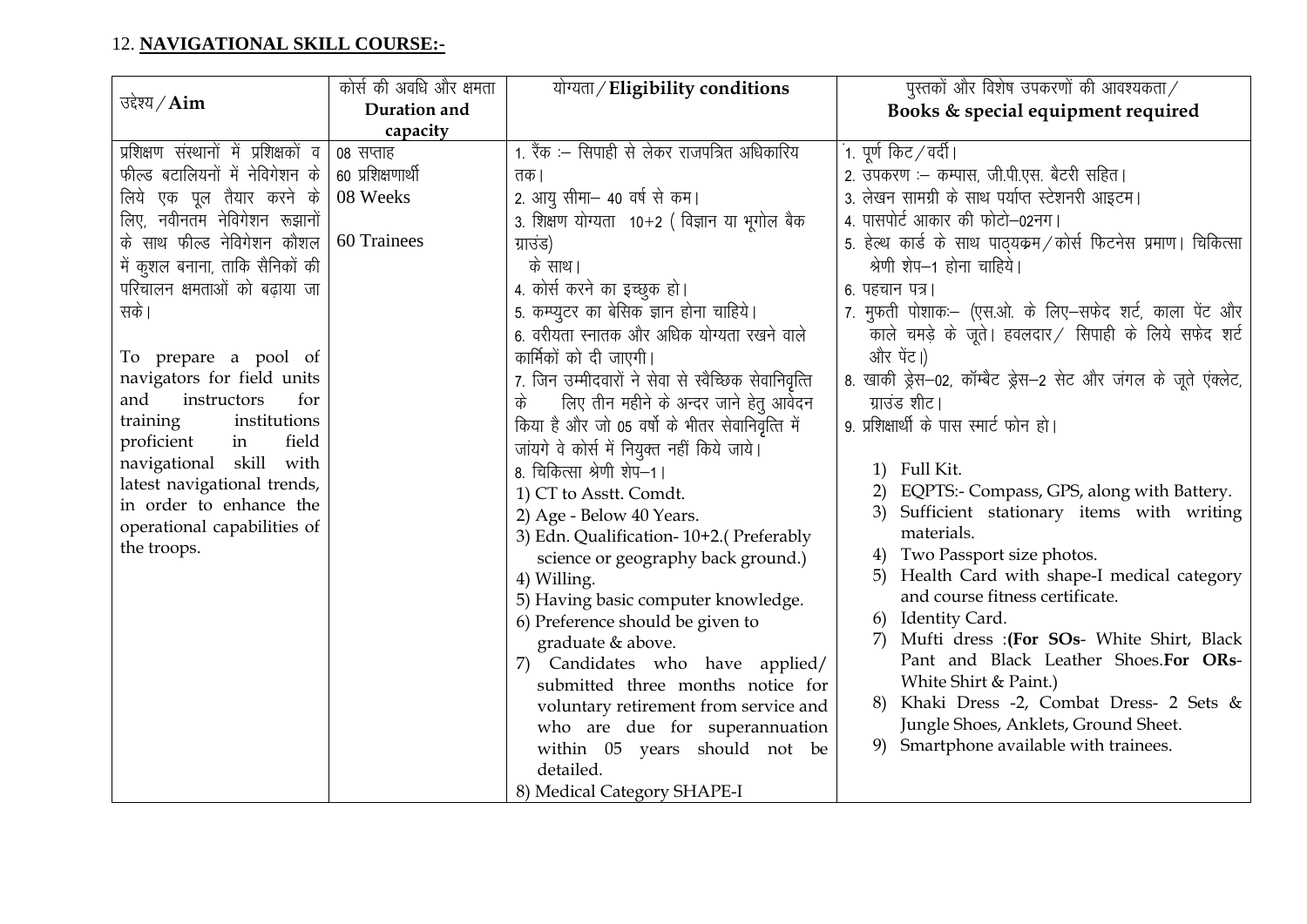### 13. D&M COURSE

|                                       | कोर्स की अवधि      | योग्यता/Eligibility conditions                                     | पुस्तकों और विशेष उपकरणों की आवश्यकता $\angle$ |
|---------------------------------------|--------------------|--------------------------------------------------------------------|------------------------------------------------|
| उद्देश्य $\angle$ Aim                 | और क्षमता          |                                                                    | Books & special equipment required             |
|                                       | Duration           |                                                                    |                                                |
|                                       | and capacity       |                                                                    |                                                |
| विभिन्न<br>विभिन्न<br>एवं<br>इलाकों   | 12 सप्ताह          | 1. इच्छुक सिपाही (जीडी / ट्रेडसमैन) जिन्होंने सत्यापन              | 1. पूर्ण किट।                                  |
| परिस्थितियों में बल के विभिन्न प्रकार | 120 प्रशिक्षणार्थी | की तिथि से तीन साल की सेवा पूरी कर ली है।                          | 2. ईआई कपड़े (मौसम के अनुसार)                  |
|                                       |                    | 2. शिक्षा—10 वीं                                                   | 3. जंगल बूट –02                                |
| के वाहनों के ड्राइविंग और रखरखाव के   | 12 Weeks.          | 3. आयु सीमा – भर्ती नियमों के अनुसार शिल्प परिवर्तन के लिए         | 4. डांगरी–02                                   |
| लिए पात्र सिपाही( जीड़ी / ट्रेडसमैन)  | 120 Trainees       | अधिकतम आयु 30 वर्ष होगी। शिल्प परिवर्तन के समय कार्मिको की         | 5. सेफद चादर – 02 नग                           |
|                                       |                    | आयु ड्राइविंग एंड मैंटेनेंस कोर्स के लिए बुनियादी प्रशिक्षण के लिए | 6. लेखन सामग्री के साथ पर्याप्त स्टेशनरी आइटम। |
| को प्रशिक्षित करने और उन्हें बल के    |                    | नामित होने से लेकर 44 सप्ताह की प्रशिक्षण अवधि तक 30 वर्ष से कम    | 7. ग्राउंड शीट–01 नग                           |
| सुरक्षित मोटर परिवहन चालक बनाने       |                    | होनी चाहिए।                                                        | 8. हेल्थ कार्ड।                                |
|                                       |                    | 4. कार्मिक के पास भारी वाहन ड्रायविंग लाइसेंस होना चाहिये।         | 9. पासपोर्ट आकार की फोटो–02 नग।                |
| के लिए।                               |                    | 5. चिकित्सा श्रेणी शेप–1 रंग–अंध धारणा मानक सीपी–2 होना चाहिए।     |                                                |
| To train eligible CT/GD in            |                    | (रिफरेन्स. जी.एस.आर. 801 (ई) दिनांक 13 / 11 / 2014)।               | 1) Full Kit, Health card.                      |
|                                       |                    |                                                                    | E.I. Clothing (as per season)                  |
| driving and maintenance of            |                    | Willing constable (GD/tradesmen) who have<br>1)                    | Jungle Boot:-2<br>3)                           |
| various types of vehicles of          |                    | completed three years of service from the date of                  | Dangri:- 2<br>4)                               |
|                                       |                    | attestation.                                                       | 5)<br>White bed sheet: 02 nos.                 |
| force<br>the<br>various<br>in         |                    | 2)<br>Education-10th.                                              | Sufficient stationary items with<br>6)         |
| conditions in different terrain       |                    | 3)<br>Age Group - As per RR maximum age for re-                    | writing materials.<br>Ground Sheet: - 01 nos.  |
|                                       |                    | musteration will be 30 years at the time of                        | 7)                                             |
| and make them safe motor              |                    | remusteration (not at the time of detailment including             | 8)<br>Health Card.                             |
| transport drivers of the force        |                    | 44 weeks and plus period for basic training for<br>tradesmen).     | 02 Passport size photo.<br>9)                  |
| before remonstration in               |                    | Possession of Transport (heavy) vehicle                            |                                                |
|                                       |                    | driving license.                                                   |                                                |
|                                       |                    | Medical category SHAPE-I.<br>5)                                    |                                                |
|                                       |                    | (With colour perception standard should be. CP-II)                 |                                                |
|                                       |                    | Ref. GSR 801(E) dated 13/11/2014.                                  |                                                |
|                                       |                    |                                                                    |                                                |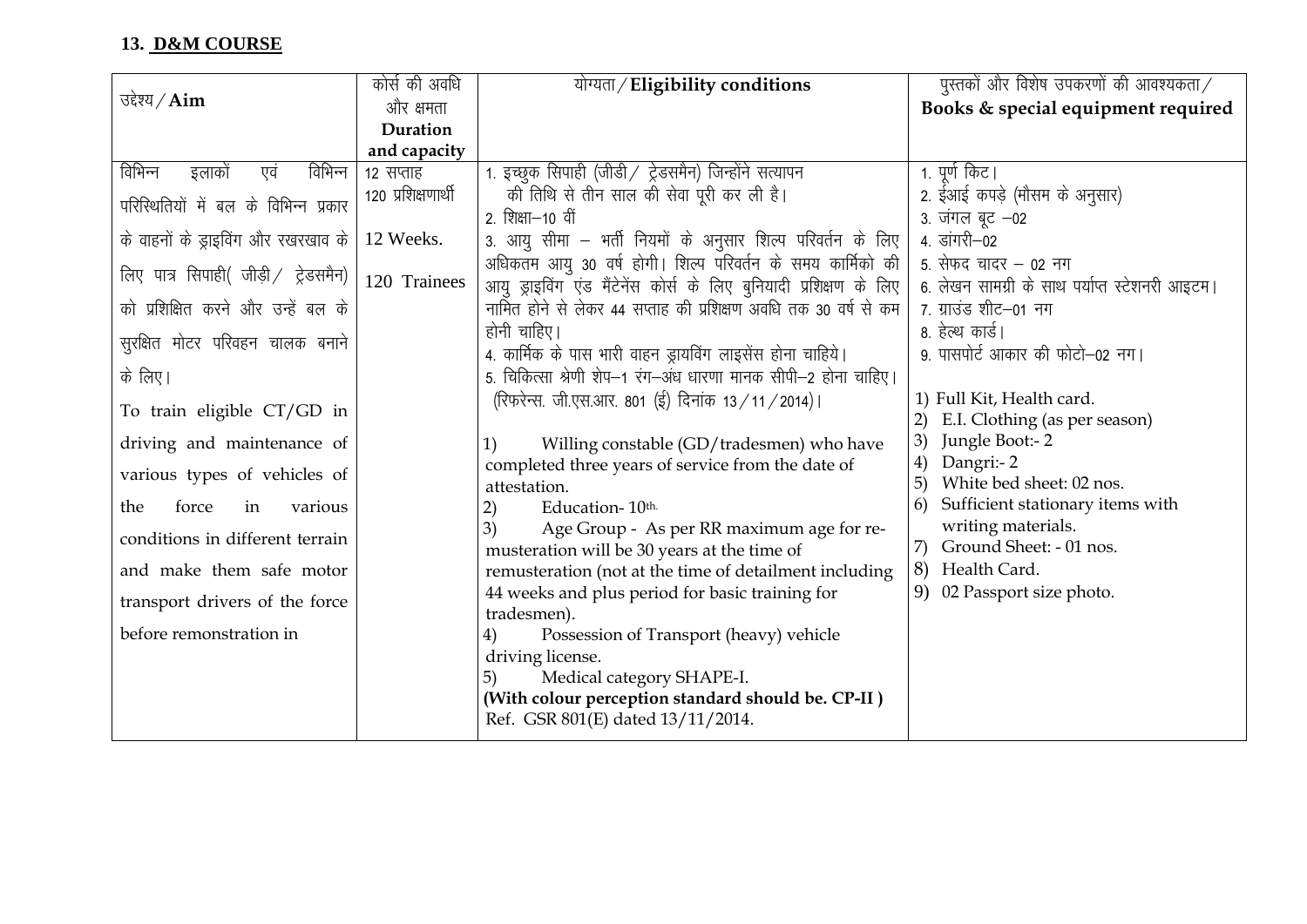|                                                 | कोर्स की अवधि     | योग्यता/Eligibility conditions         | पुस्तकों और विशेष उपकरणों की आवश्यकता $/$                 |
|-------------------------------------------------|-------------------|----------------------------------------|-----------------------------------------------------------|
| उद्देश्य $\angle$ Aim                           | और क्षमता         |                                        | Books & special equipment required                        |
|                                                 | Duration and      |                                        |                                                           |
|                                                 | capacity          |                                        |                                                           |
| 1) बल के चालकों को बटालियन / प्रशिक्षण          | ०६ सप्ताह         | 1) सभी उप निरीक्षक / मोटर परिवहन और    | 1. पूर्ण किट।                                             |
| संस्थानों के लिए संभावित प्रशिक्षकों के रुप में | 30 प्रशिक्षणार्थी | हवलदार / चालक जो 45 वर्ष से कम उम्र    | 2. ईआई कपड़े (मौसम के अनुसार)                             |
| प्रशिक्षित करने के लिए ।                        |                   | के है और प्रशिक्षक बनने की क्षमता रखते | 3. जंगल बूट -02                                           |
| 2) मोटर परिवहन शाखा से संबंधित रिकॉर्ड,         | 06 Weeks.         | हैं                                    | 4. डांगरी-02                                              |
| प्रलेखन, वाहनों की विभिन्न प्रणालियों और खरीद   |                   | 2) व्यक्ति के पास बुनियादी फिटनेस स्तर | 5. सेफद चादर – 02 नग                                      |
| के रखरखाव में विशेष और विशिष्ट प्रशिक्षण देने   | 30 Trainees       | होना चाहिए।                            | 6. लेखन सामग्री के साथ पर्याप्त स्टेशनरी आइटम।            |
| के लिए ।                                        |                   | 3) चिकित्सा श्रेणी, शेप-1।             | 7. ग्राउंड शीट–01 नग                                      |
|                                                 |                   |                                        | 8. हेल्थ कार्ड।                                           |
| To train the force drivers as<br>1)             |                   | 1) All MT/ SIs & HC/Dvrs who           | 9. पासपोर्ट आकार की फोटो-02 नग।                           |
| potential instructors for the                   |                   | are below 45 years of age and          |                                                           |
| unit/ training institutions.                    |                   | having potential to become             | 1) Full Kit, Health card.                                 |
| To give specialized and specific<br>2)          |                   | instructor.                            | E.I. Clothing (as per season)<br>2)                       |
| training in maintenance of                      |                   |                                        | Jungle Boot:-2<br>3)                                      |
| records,<br>documentation,                      |                   | 2) Individual should have basic        | Dangri:- 2<br>4)                                          |
| various systems of vehicles                     |                   | Fitness level.                         | White bed sheet: 02 nos.<br>5)                            |
| and procurements pertaining                     |                   | 3) Medical category. Shape-I           | Sufficient stationary items with writing materials.<br>6) |
| to MT branch.                                   |                   |                                        | Ground Sheet: - 01 nos.                                   |
|                                                 |                   |                                        | Health Card.<br>8)                                        |
|                                                 |                   |                                        | 9) 02 Passport photo.                                     |